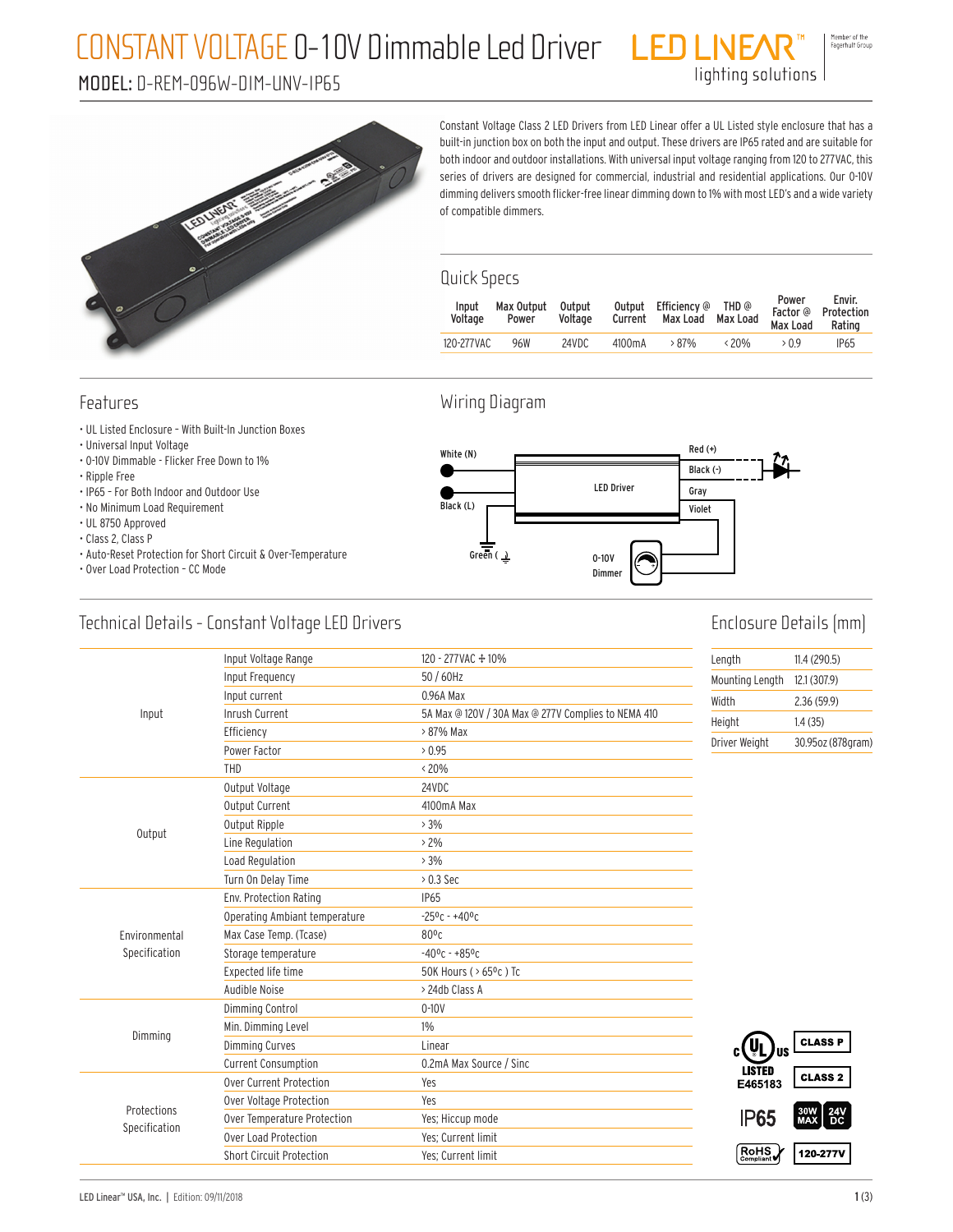## CONSTANT VOLTAGE 0-10V Dimmable Led Driver

Member of the<br>Fagerhult Group lighting solutions

### MODEL: D-REM-096W-DIM-UNV-IP65

Mechanical Details





Efficiency vs Load